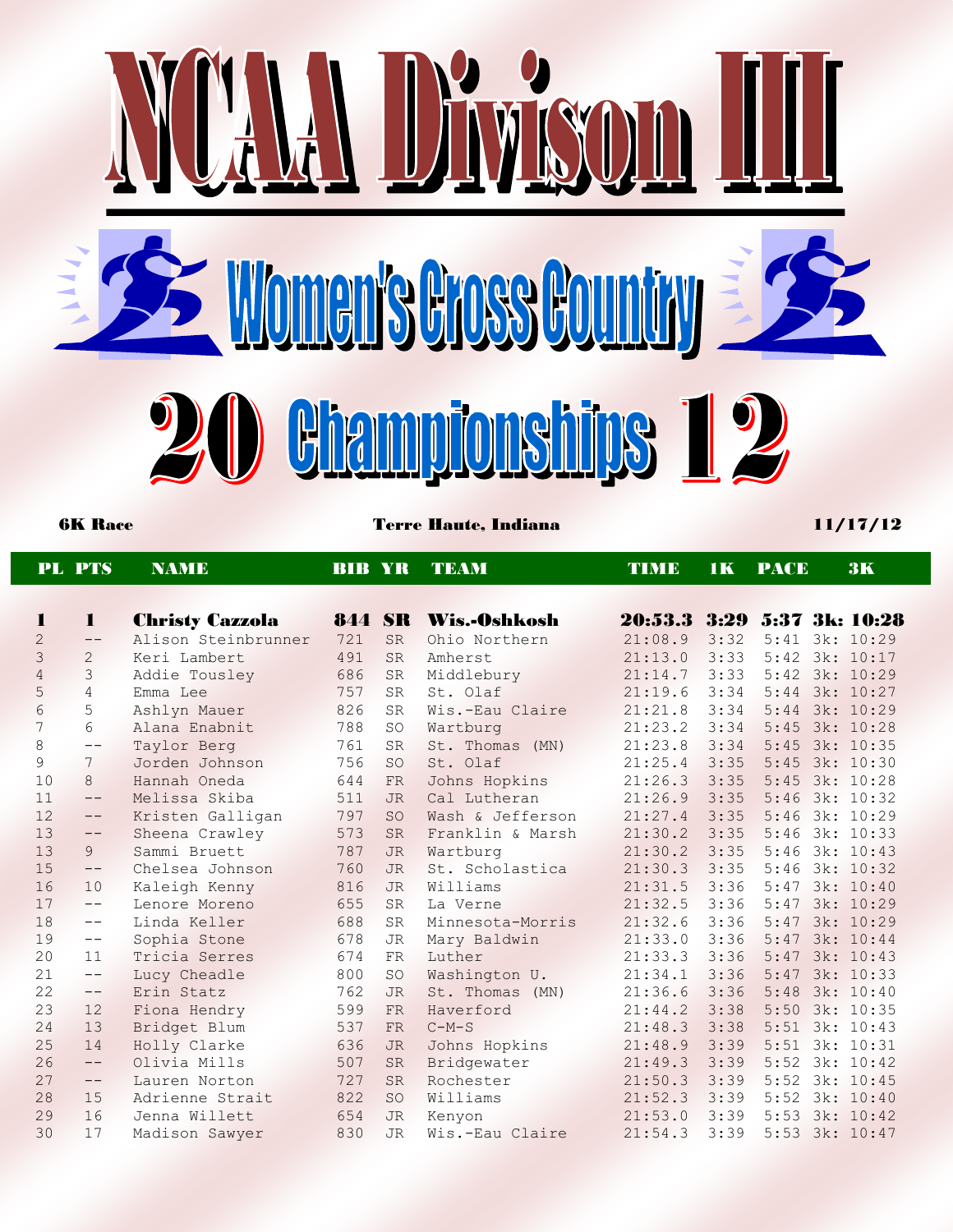| 31 | 18         | Julia Sizek                     | 781 | SR              | U. of Chicago          | 21:54.6                     | 3:39         |      | $5:53$ 3k: $10:41$ |
|----|------------|---------------------------------|-----|-----------------|------------------------|-----------------------------|--------------|------|--------------------|
| 32 | 19         | Annie Monagle                   | 642 | SR              | Johns Hopkins          | 21:56.2                     | 3:40         |      | 5:53 3k: 10:46     |
| 33 | 20         | Allison Barnwell                | 535 | JR.             | $C-M-S$                | 21:56.6                     | 3:40         |      | 5:54 3k: 10:44     |
| 34 | $\qquad -$ | Rachel Malone                   | 509 | <b>SO</b>       | Brockport St.          | 21:57.1                     | 3:40         |      | 5:54 3k: 10:46     |
| 35 | 21         | Carey Lyons                     | 713 | <b>SO</b>       | Oberlin                | 21:58.0                     | 3:40         | 5:54 | 3k: 10:47          |
| 36 | 22         | Brooke Johnson                  | 692 | <b>SR</b>       | MIT                    | 21:59.9                     | 3:40         |      | 5:54 3k: 10:43     |
| 37 | 23         | Sheri McCormack                 | 613 | <b>JR</b>       | Hope                   | 22:03.4                     | 3:41         | 5:55 | 3k: 10:57          |
| 38 | 24         | Elaine McVay                    | 694 | <b>SO</b>       | MIT                    | 22:04.4                     | 3:41         | 5:56 | 3k: 10:44          |
| 39 | 25         | Ella Martin                     | 746 | <b>FR</b>       | St. Lawrence           | 22:05.1                     | 3:41         | 5:56 | 3k: 10:41          |
| 40 | $--$       | Amy Regan                       | 763 | FR              | Stevens Inst.          | 22:07.7                     | 3:42         | 5:57 | 3k: 10:46          |
| 41 | 26         | Steph Sjostrom                  | 831 | SR              | Wis.-Eau Claire        | 22:08.1                     | 3:42         | 5:57 | 3k: 10:47          |
| 42 | 27         | Emma Lehmann                    | 711 | <b>SO</b>       | Oberlin                | 22:08.4                     | 3:42         | 5:57 | 3k: 10:48          |
| 43 | 28         | Vanessa Moreno                  | 766 | <b>JR</b>       | Trinity (Tex.)         | 22:11.2                     | 3:42         | 5:57 | 3k: 10:48          |
| 44 | $- -$      | Alyssa Duncan                   | 854 | <b>SR</b>       | Wis.-Whitewater        | 22:11.8                     | 3:42         | 5:58 | 3k: 10:56          |
| 45 | 29         | Rachael Williams                | 625 | <b>SR</b>       | Ill. Wesleyan          | 22:12.1                     | 3:42         | 5:58 | 3k: 10:43          |
| 46 | 30         | Emily Thomas                    | 665 | <b>SR</b>       | Lewis & Clark          | 22:12.9                     | 3:43         | 5:58 | 3k: 10:45          |
| 47 | 31         | Ruth Steinke                    | 530 | FR              | Carleton               | 22:14.1                     | 3:43         | 5:58 | 3k: 11:01          |
| 48 | $--$       | Sarah Burnell                   | 584 | <b>JR</b>       | Grinnell               | 22:15.1                     | 3:43         | 5:58 | 3k: 10:55          |
| 49 | 32         | Haddie Vawter                   | 795 | JR.             | Wartburg               | 22:16.4                     | 3:43         | 5:59 | 3k: 10:53          |
| 50 | $--$       | Molly Rouillard                 | 508 | SR              | Bridgewater St.        | 22:17.6                     | 3:43         | 5:59 | 3k: 10:41          |
| 51 | 33         | Maddie Murphy                   | 767 | <b>JR</b>       | Trinity (Tex.)         | 22:19.8                     | 3:44         | 6:00 | 3k: 10:58          |
| 52 | 34         | danielle Czohla                 | 731 | <b>SR</b>       | Rowan                  | 22:21.1                     | 3:44         | 6:00 | 3k: 10:44          |
| 53 | $- -$      | Kelsey Patrick                  | 656 | FR              | Lebanon Valley         | 22:21.8                     | 3:44         |      | 6:00 3k: 10:47     |
| 54 | $- -$      | Lauren Williams                 | 561 | SR              | Elmhurst               | 22:22.3                     | 3:44         |      | 6:00 3k: 10:50     |
| 55 | $-\,-$     | Traci Tempone                   | 560 | <b>JR</b>       | Elizabethtown          | 22:25.1                     | 3:45         |      | 6:01 3k: 10:54     |
| 56 | 35         | Beth Hauer                      | 592 | <b>SR</b>       | Gustavus Adolphu       | 22:25.5                     | 3:45         |      | 6:01 3k: 11:05     |
| 57 | 36         | Corissa Conard                  | 833 | <b>SO</b>       | Wis.-La Crosse         | 22:25.7                     | 3:45         |      | 6:01 3k: 10:57     |
| 58 | 37         |                                 | 555 |                 | Dickinson              | 22:25.8                     | 3:45         |      | 6:01 3k: 10:58     |
| 59 | 38         | Sara Patterson<br>Alicia Fannon | 498 | JR<br><b>SR</b> |                        | 22:26.0                     | 3:45         |      | 6:01 3k: 10:58     |
| 60 | 39         | Christina Storlie               | 676 | SR              | <b>Bates</b><br>Luther | 22:26.3                     | 3:45         |      | $6:01$ 3k: 11:08   |
| 61 | 40         |                                 | 730 | <b>JR</b>       |                        | 22:26.9                     | 3:45         |      | 6:02 3k: 10:57     |
| 62 | 41         | Megan Borz                      |     | <b>SO</b>       | Rowan                  | 22:28.6                     | 3:45         |      | 6:02 3k: 10:56     |
|    |            | Lucy Whipps                     | 687 |                 | Middlebury             |                             |              |      |                    |
| 63 | 42         | Lindsay Neal                    | 717 | <b>SO</b>       | Oberlin                | 22:29.5                     | 3:45         |      | 6:02 3k: 10:56     |
| 64 | $--$       | Beth Schwab                     | 679 | <b>JR</b>       | Marywood               | 22:30.1                     | 3:45<br>3:45 | 6:03 | 3k: 10:59          |
| 65 | $--$       | Hannah Zydanowicz               | 728 | <b>SO</b>       | Roger Williams         | 22:30.6                     |              |      | 6:03 3k: 10:58     |
| 66 | 43         | Sara Mostatabi                  | 540 | <b>SO</b>       | $C-M-S$                | 22:30.8                     | 3:46         |      | 6:03 3k: 10:49     |
| 67 | $--$       | Samantha Mayden                 | 699 | SR              | Muhlenberg             | 22:31.1                     | 3:46         |      | 6:03 3k: 10:48     |
| 68 | $- -$      | Audrey Gould                    | 774 | ${\rm FR}$      | Tufts                  | 22:31.4                     | 3:46         | 6:03 | 3k: 10:57          |
| 69 | 44         | Caroline Raue                   | 749 | ${\rm SR}$      | St. Lawrence           | 22:32.3                     | 3:46         |      | 6:03 3k: 10:59     |
| 70 | 45         | McKenzie Kelly                  | 850 | ${\rm SR}$      | Wis.-Oshkosh           | 22:32.5 3:46 6:03 3k: 10:58 |              |      |                    |
| 71 | $--$       | Julia Colling                   | 853 | SO              | Wis.-Stev Point        | 22:33.1                     | 3:46         |      | $6:03$ 3k: $10:56$ |
| 72 | $---$      | Berol Dewdney                   | 544 | SR              | Colby                  | 22:33.2                     | 3:46         |      | 6:03 3k: 10:55     |
| 73 | 46         | Melissa Newton-Mora             | 663 | <b>JR</b>       | Lewis & Clark          | 22:34.3                     | 3:46         |      | $6:04$ 3k: $10:57$ |
| 74 | 47         | Sarah Quinn                     | 695 | FR              | MIT                    | 22:34.4                     | 3:46         |      | $6:04$ 3k: $10:44$ |
| 75 | $--$       | Emma McCarron                   | 522 | <b>SR</b>       | Capital                | 22:34.6                     | 3:46         |      | 6:04 3k: 10:56     |
| 76 | 48         | Cassie Goodman                  | 575 | <b>SO</b>       | Geneseo St.            | 22:34.8                     | 3:46         |      | 6:04 3k: 10:56     |
| 77 | 49         | Kirsten Keller                  | 706 | JR              | NYU                    | 22:35.2                     | 3:46         |      | 6:04 3k: 10:57     |
| 78 | 50         | Meredith Busman                 | 607 | <b>JR</b>       | Hope                   | 22:35.4                     | 3:46         |      | 6:04 3k: 10:57     |
| 79 | 51         | Sharon Hecker                   | 609 | SR              | Hope                   | 22:35.5                     | 3:46         |      | 6:04 3k: 11:01     |
| 80 | 52         | Rosemary Steup                  | 773 | JR              | Trinity (Tex.)         | 22:36.1                     | 3:46         |      | 6:04 3k: 11:07     |
| 81 | 53         | Shayna Barbash                  | 813 | JR              | Williams               | 22:36.2                     | 3:46         |      | 6:04 3k: 10:55     |
| 81 | 54         | Shira Kaufman                   | 527 | FR              | Carleton               | 22:36.2                     | 3:46         |      | 6:04 3k: 11:08     |
| 83 | 55         | Andrea Tocci                    | 604 | SR              | Haverford              | 22:36.3                     | 3:46         |      | 6:04 3k: 11:02     |
| 84 | 56         | Marnie Hogue                    | 539 | SR              | $C-M-S$                | 22:36.8                     | 3:47         |      | 6:04 3k: 11:01     |
| 85 | 57         | Sophia Meehan                   | 641 | FR              | Johns Hopkins          | 22:37.3                     | 3:47         |      | 6:04 3k: 10:55     |
| 86 | 58         | Elizabeth Briskin               | 488 | <b>SO</b>       | Amherst                | 22:38.0                     | 3:47         |      | 6:05 3k: 11:01     |
| 87 | 59         | Emily Cousens                   | 703 | <b>JR</b>       | NYU                    | 22:38.4                     | 3:47         |      | 6:05 3k: 10:53     |
| 88 | 60         | Ashley Murphy                   | 643 | <b>SO</b>       | Johns Hopkins          | 22:39.0                     | 3:47         |      | 6:05 3k: 10:56     |
| 88 | 61         | Lara Shegoski                   | 645 | JR              | Johns Hopkins          | 22:39.0                     | 3:47         |      | $6:05$ 3k: 10:54   |
| 90 | 62         | Alison Smith                    | 821 | <b>SO</b>       | Williams               | 22:39.3                     | 3:47         |      | $6:05$ 3k: 10:56   |
| 91 | $--$       | Michelle Clark                  | 548 | <b>SR</b>       | Denison                | 22:40.8                     | 3:47         |      | 6:05 3k: 10:51     |
| 92 | 63         | Natalie Plick                   | 652 | FR              | Kenyon                 | 22:41.8                     | 3:47         |      | 6:06 3k: 11:06     |
| 93 | $--$       | Aubree Piepmeier                | 786 | JR              | Vassar                 | 22:42.4                     | 3:47         |      | 6:06 3k: 11:05     |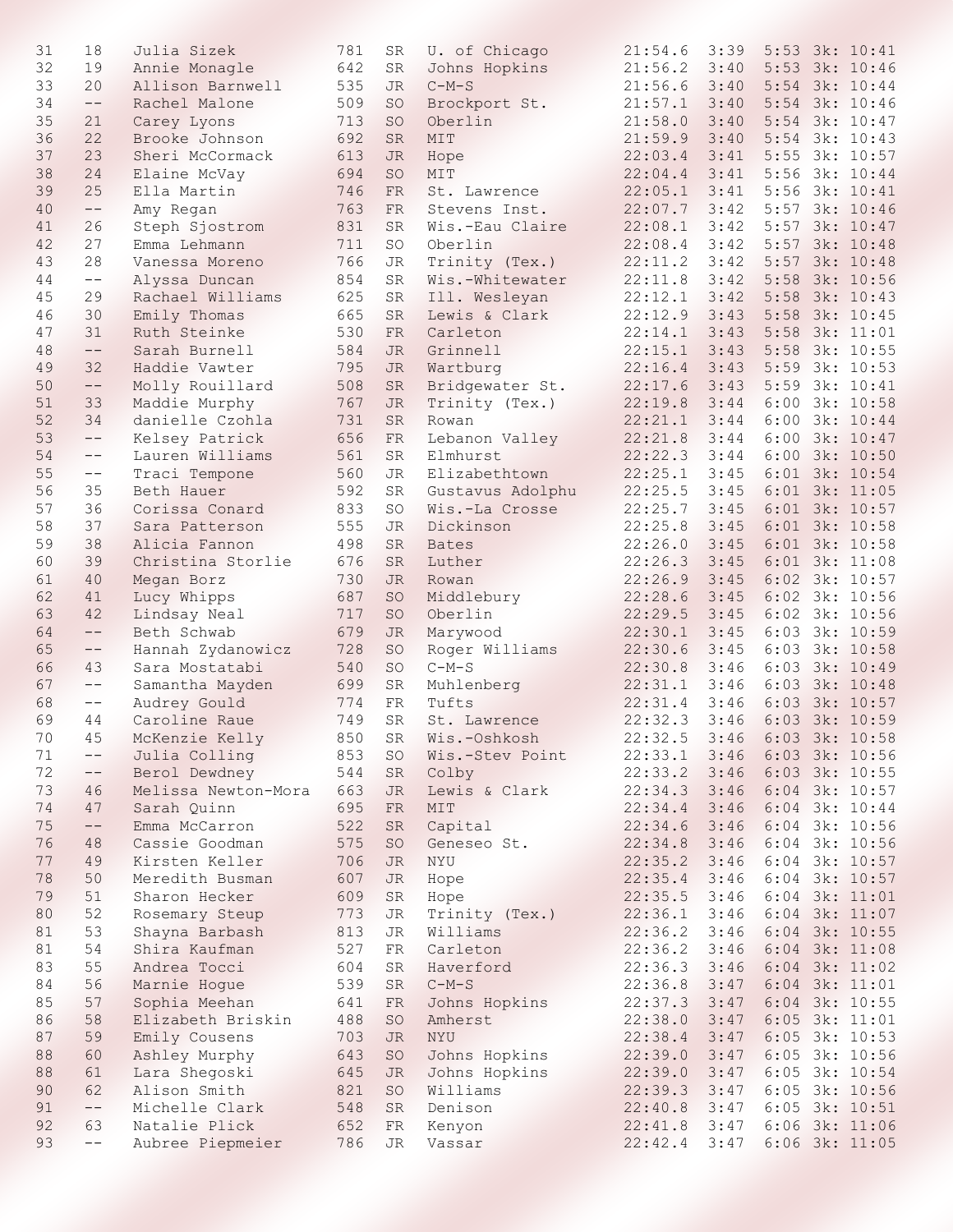| 94  | 64                | Martina de Geus        | 691 | JR          | MIT               | 22:43.7 | 3:48 |      | $6:06$ 3k: 11:02   |
|-----|-------------------|------------------------|-----|-------------|-------------------|---------|------|------|--------------------|
| 95  | $--$              | Lydia Weaver           | 722 | SR          | Ohio Northern     | 22:44.4 | 3:48 |      | $6:06$ 3k: $10:45$ |
| 96  | $- -$             | Erin Morrow            | 545 | <b>SO</b>   | Colorado College  | 22:44.9 | 3:48 |      | $6:06$ 3k: $11:24$ |
| 97  | $--$              | Casey Powell           | 725 | JR          | Principia         | 22:45.0 | 3:48 |      | 6:07 3k: 11:04     |
| 97  | $--$              | Maggie Fitter          | 646 | <b>SR</b>   | Keene State       | 22:45.0 | 3:48 | 6:07 | 3k: 11:03          |
| 99  | 65                | Jayne Cole             | 668 | <b>JR</b>   | Luther            | 22:45.3 | 3:48 | 6:07 | 3k: 11:09          |
| 100 | 66                | Kate Ardinger          | 512 | SO          | Calvin            | 22:45.5 | 3:48 | 6:07 | 3k: 11:06          |
| 100 | $--$              | Jennifer Van Wingerden |     | 559         | <b>SR</b><br>Drew | 22:45.5 | 3:48 | 6:07 | 3k: 11:11          |
| 102 | 67                | Lauren Almeida         | 485 | <b>SR</b>   | Amherst           | 22:45.7 | 3:48 | 6:07 | 3k: 10:59          |
| 103 | 68                | Becca Bevans           | 751 | <b>SR</b>   | St. Olaf          | 22:45.9 | 3:48 | 6:07 | 3k: 11:00          |
| 104 | 69                | Natalie Powell         | 837 | FR          | Wis.-La Crosse    | 22:46.4 | 3:48 | 6:07 | 3k: 10:57          |
| 105 | $--$              | Emily Cotey            | 546 | JR          | Cortland St.      | 22:47.6 | 3:48 | 6:07 | 3k: 10:56          |
| 106 | 70                | Cailin Kowalewski      | 579 | <b>SR</b>   | Geneseo St.       | 22:48.5 | 3:48 | 6:07 | 3k: 11:11          |
| 107 | 71                | Nora Weathers          | 605 | FR          | Haverford         | 22:49.1 | 3:49 | 6:08 | 3k: 10:54          |
| 108 | 72                | Amy Cymerman           | 741 | JR          | St. Lawrence      | 22:50.4 | 3:49 | 6:08 | 3k: 10:41          |
| 109 | 73                | Sally Donovan          | 524 | <b>FR</b>   | Carleton          | 22:50.5 | 3:49 | 6:08 | 3k: 11:13          |
| 110 | 74                | Elizabeth Edwards      | 742 | <b>SR</b>   | St. Lawrence      | 22:50.7 | 3:49 | 6:08 | 3k: 10:58          |
| 111 | 75                | McKenzie Diemer        | 514 | <b>FR</b>   | Calvin            | 22:50.9 | 3:49 | 6:08 | 3k: 11:07          |
| 111 | 76                | Erin Sawyers           | 794 | <b>SO</b>   | Wartburg          | 22:50.9 | 3:49 | 6:08 | 3k: 11:12          |
| 113 | $- -$             | Michelle Matter        | 726 | <b>SR</b>   | Ripon             | 22:51.2 | 3:49 | 6:08 | 3k: 11:18          |
| 114 | 77                | Christine Hartley      | 516 | <b>SR</b>   | Calvin            | 22:51.4 | 3:49 | 6:08 | 3k: 11:07          |
| 115 | 78                | Elise Wummer           | 783 | <b>JR</b>   | U. of Chicago     | 22:52.1 | 3:49 | 6:08 | 3k: 11:01          |
| 115 | 79                | Caitlin Fermoyle       | 590 | SO          | Gustavus Adolphu  | 22:52.1 | 3:49 | 6:08 | 3k: 11:19          |
| 117 | 80                | Camille Borst          | 606 | JR          | Hope              | 22:52.8 | 3:49 | 6:09 | 3k: 11:02          |
| 118 | $--$              | Nicole Krajewski       | 572 | JR          | Franciscan        | 22:53.9 | 3:49 | 6:09 | 3k: 11:08          |
| 119 | 81                | Taylor Ludman          | 553 | JR          | Dickinson         | 22:54.3 | 3:49 | 6:09 | 3k: 11:03          |
| 120 | 82                | Ariel Beccia           | 740 | JR          | St. Lawrence      | 22:54.4 | 3:49 | 6:09 | 3k: 10:59          |
| 121 | $- -$             | Katie Kummerer         | 533 | <b>JR</b>   | Carthage          | 22:54.8 | 3:50 | 6:09 | 3k: 11:02          |
| 121 | $- -$             | Evie Borchard          | 785 | <b>SO</b>   | UC Santa Cruz     | 22:54.8 | 3:50 | 6:09 | 3k: 11:02          |
| 123 | $\qquad \qquad -$ | Kaylee Kubisiak        | 506 | FR          | Bridgewater       | 22:55.1 | 3:50 | 6:09 | 3k: 11:11          |
| 124 | 83                | Alison Maxwell         | 683 | SO          | Middlebury        | 22:55.7 | 3:50 | 6:09 | 3k: 11:05          |
| 125 | 84                | Meggie Exner           | 754 | JR.         | St. Olaf          | 22:55.9 | 3:50 | 6:09 | 3k: 11:12          |
| 126 | 85                | Kate Eggers            | 589 | <b>SR</b>   | Gustavus Adolphu  | 22:56.3 | 3:50 | 6:10 | 3k: 11:19          |
| 127 | 86                | Emily Attwood          | 680 | <b>JR</b>   | Middlebury        | 22:56.6 | 3:50 | 6:10 | 3k: 11:04          |
| 128 | 87                | Kathryn Balmer         | 596 | <b>SO</b>   | Haverford         | 22:57.2 | 3:50 | 6:10 | 3k: 10:56          |
| 129 | 88                | Gabrielle Naranja      | 501 | JR          | <b>Bates</b>      | 22:57.5 | 3:50 | 6:10 | 3k: 11:00          |
| 130 | $- -$             | Julia Mark             | 801 | <b>SR</b>   | Wesleyan          | 22:57.6 | 3:50 | 6:10 | 3k: 10:57          |
| 131 | 89                | Sarah Peluse           | 779 | JR          | U. of Chicago     | 22:57.7 | 3:50 | 6:10 | 3k: 11:00          |
| 132 | 90                | Alyssa Penning         | 519 | <b>SR</b>   | Calvin            | 22:57.9 | 3:50 |      | 6:10 3k: 11:10     |
| 132 | 91                | Rebecca Hare           | 591 | <b>SO</b>   | Gustavus Adolphu  | 22:57.9 | 3:50 |      | $6:10$ 3k: $11:23$ |
| 134 | 92                | Lindsay Cullen         | 496 | SR          | <b>Bates</b>      | 22:58.3 | 3:50 |      | 6:10 3k: 11:08     |
| 135 | 93                | Catherine Young        | 784 | FR          | U. of Chicago     | 22:58.8 | 3:50 |      | 6:10 3k: 11:01     |
| 135 | 94                | Hannah Zeltner         | 504 | FR          | <b>Bates</b>      | 22:58.8 | 3:50 |      | 6:10 3k: 11:08     |
| 137 | 95                | Lauren Taylor          | 718 | <b>JR</b>   | Oberlin           | 22:59.2 | 3:50 |      | 6:10 3k: 11:10     |
| 138 | 96                | Elise Anderson         | 617 | SR          | Ill. Wesleyan     | 22:59.5 | 3:50 |      | 6:10 3k: 11:17     |
| 139 | 97                | Maggie Pierson         | 672 | JR          | Luther            | 22:59.7 | 3:50 |      | 6:10 3k: 11:16     |
| 140 | 98                | Morgan Gerdes          | 789 | SO          | Wartburg          | 22:59.8 | 3:50 |      | 6:10 3k: 11:16     |
| 141 | 99                | Alexa Rick             | 634 | <b>SO</b>   | Ithaca            | 23:00.2 | 3:50 |      | $6:11$ 3k: $11:11$ |
| 142 | 100               | Michaela Freeby        | 806 | SO          | Willamette        | 23:01.3 | 3:51 |      | 6:11 3k: 10:53     |
| 143 | $--$              | Nicole Leman           | 657 | $_{\rm SR}$ | LeTourneau        | 23:01.6 | 3:51 |      | 6:11 3k: 11:11     |
| 144 | 101               | Aubrey Zimmerling      | 543 | ${\tt SR}$  | $C-M-S$           | 23:02.6 | 3:51 |      | 6:11 3k: 11:11     |
| 145 | $--$              | Kristina Kronauer      | 510 | SR          | Bryn Mawr         | 23:03.0 | 3:51 |      | 6:11 3k: 10:45     |
| 146 | 102               | Lily Corsaro           | 702 | FR          | NYU               | 23:03.7 | 3:51 |      | 6:12 3k: 11:09     |
| 147 | 104               | Emily Smith            | 635 | SO          | Ithaca            | 23:04.2 | 3:51 |      | 6:12 3k: 11:20     |
| 147 | 103               | Brianna Hickey         | 777 | FR          | U. of Chicago     | 23:04.2 | 3:51 |      | 6:12 3k: 11:04     |
| 149 | 105               | Kimby Penning          | 520 | SO          | Calvin            | 23:04.5 | 3:51 |      | 6:12 3k: 11:12     |
| 150 | $--$              | Ashley El Rady         | 534 | SO          | Centre            | 23:04.9 | 3:51 |      | 6:12 3k: 11:14     |
| 150 | 106               | Jessica Pagano         | 771 | SO          | Trinity (Tex.)    | 23:04.9 | 3:51 |      | 6:12 3k: 11:16     |
| 152 | 107               | Elaina Meurer          | 827 | FR          | Wis.-Eau Claire   | 23:05.4 | 3:51 |      | 6:12 3k: 11:20     |
| 153 | 108               | Alyssa Oram            | 518 | <b>JR</b>   | Calvin            | 23:06.3 | 3:51 |      | 6:12 3k: 11:06     |
| 154 | 109               | Jackie Lemme           | 743 | <b>SR</b>   | St. Lawrence      | 23:06.5 | 3:51 |      | 6:12 3k: 11:00     |
| 155 | 110               | Colette Celichowski    | 523 | SO          | Carleton          | 23:07.8 | 3:52 |      | 6:13 3k: 11:08     |
| 156 | 111               | Heather Spurling       | 664 | $_{\rm SR}$ | Lewis & Clark     | 23:08.4 | 3:52 |      | 6:13 3k: 11:13     |
|     |                   |                        |     |             |                   |         |      |      |                    |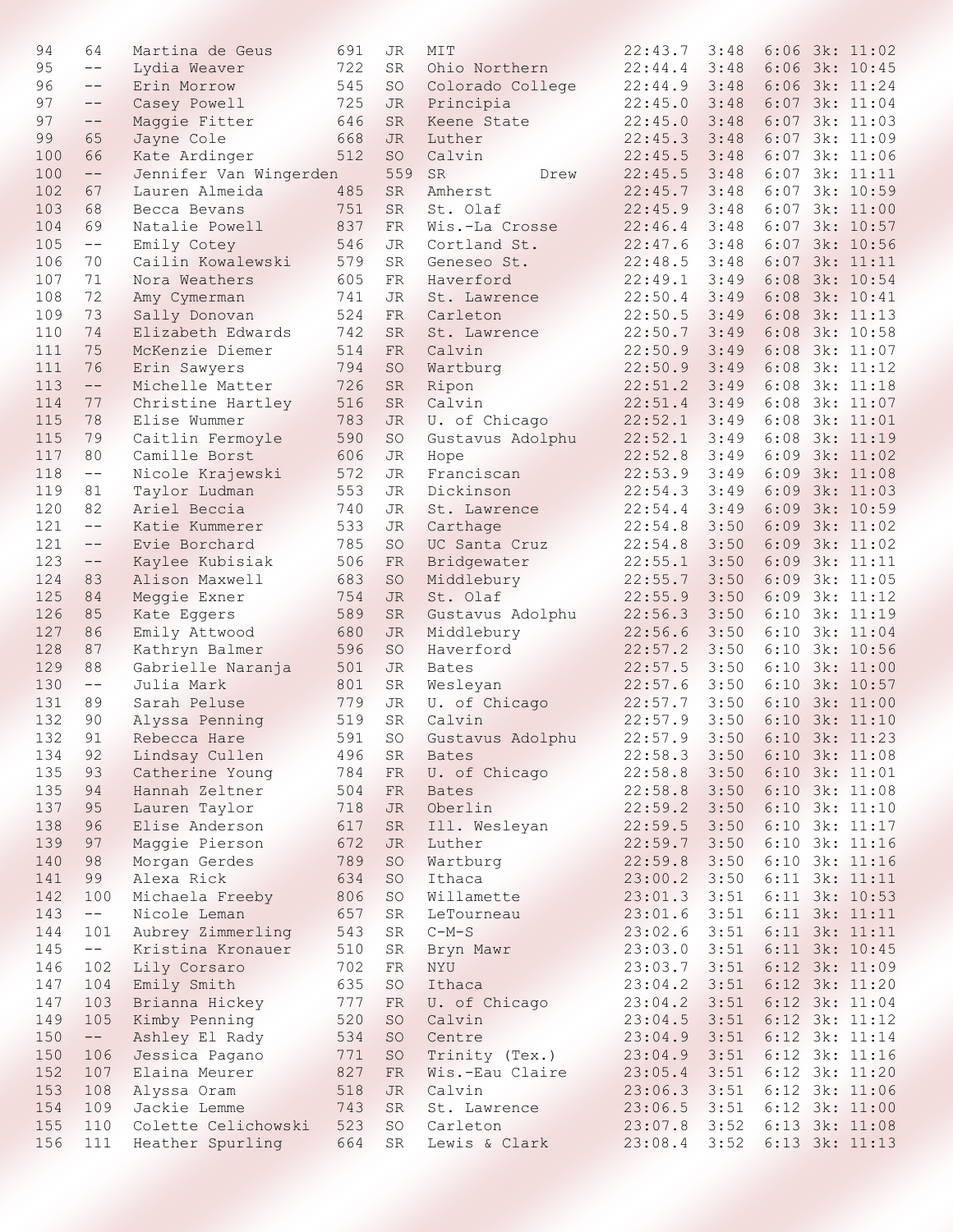| 157 | 112                      | Mira Carey-Hatch                  | 495 | JR        | <b>Bates</b>     | 23:08.8        | 3:52 |      | 6:13 3k: 11:16     |
|-----|--------------------------|-----------------------------------|-----|-----------|------------------|----------------|------|------|--------------------|
| 158 | 113                      | Chelsea Thorsheim                 | 603 | JR        | Haverford        | 23:09.0        | 3:52 |      | 6:13 3k: 11:08     |
| 159 | 114                      | Jackie Newell                     | 769 | JR        | Trinity (Tex.)   | 23:09.9        | 3:52 |      | 6:13 3k: 11:19     |
| 159 | $---$                    | Megan Lang                        | 720 | <b>SR</b> | Occidental       | 23:09.9        | 3:52 | 6:13 | 3k: 11:21          |
| 161 | 115                      | Elena Jay                         | 500 | <b>SO</b> | <b>Bates</b>     | 23:10.1        | 3:52 | 6:13 | 3k: 11:20          |
| 162 | $\qquad \qquad -$        | Christine Verduzco                | 802 | <b>SR</b> | Whittier         | 23:10.6        | 3:52 | 6:13 | 3k: 11:12          |
| 162 | 116                      | Katie Rominger                    | 684 | <b>JR</b> | Middlebury       | 23:10.6        | 3:52 | 6:13 | 3k: 10:55          |
| 164 | 117                      |                                   | 824 | <b>SO</b> | Wis.-Eau Claire  | 23:11.0        | 3:52 | 6:13 | 3k: 11:12          |
| 164 | $--$                     | Kelsey Jaeger                     | 585 | SR        | Grinnell         |                | 3:52 | 6:13 | 3k: 11:13          |
|     |                          | Stephanie Rouse                   |     |           |                  | 23:11.0        |      |      |                    |
| 166 | $---$                    | Amanda Shelby                     | 698 | FR        | Mount St. Joseph | 23:11.6        | 3:52 | 6:14 | 3k: 11:10          |
| 167 | 118                      | Georgina Norton                   | 707 | JR        | NYU              | 23:12.5        | 3:52 |      | 6:14 3k: 11:09     |
| 168 | 119                      | Frances Loeb                      | 639 | SO        | Johns Hopkins    | 23:13.3        | 3:53 |      | $6:14$ 3k: $11:07$ |
| 169 | 120                      | Maggie Cornelius                  | 775 | FR        | U. of Chicago    | 23:13.9        | 3:53 | 6:14 | 3k: 11:03          |
| 170 | 121                      | Kaitlyn Throgmorton               | 666 | JR        | Lewis & Clark    | 23:15.2        | 3:53 | 6:15 | 3k: 11:00          |
| 171 | 122                      | Kirsten Youngberg                 | 796 | SR        | Wartburg         | 23:15.5        | 3:53 | 6:15 | 3k: 11:17          |
| 172 | 123                      | Rachel Schroeder                  | 838 | JR        | Wis.-La Crosse   | 23:15.8        | 3:53 | 6:15 | 3k: 11:21          |
| 173 | 124                      | Taylor Mattarella                 | 611 | SR        | Hope             | 23:16.1        | 3:53 | 6:15 | 3k: 11:09          |
| 174 | 125                      | Anna Fay                          | 630 | FR        | Ithaca           | 23:16.2        | 3:53 | 6:15 | 3k: 11:13          |
| 175 | $\qquad \qquad - -$      | Mollie Gillberg                   | 505 | SO        | Bethel (Minn.)   | 23:16.4        | 3:53 | 6:15 | 3k: 11:03          |
| 176 | 126                      | Amelia Ortiz                      | 819 | SO        | Williams         | 23:16.5        | 3:53 | 6:15 | 3k: 11:15          |
| 177 | 127                      | Caroline Rose                     | 493 | FR.       | Amherst          | 23:17.0        | 3:53 | 6:15 | 3k: 11:18          |
| 178 | 128                      | Hannah Moriarty                   | 566 | SO        | Emory            | 23:17.4        | 3:53 | 6:15 | 3k: 11:08          |
| 179 | 129                      | Sarah Guth                        | 682 | <b>SO</b> | Middlebury       | 23:17.7        | 3:53 | 6:15 | 3k: 11:00          |
| 180 | 130                      |                                   | 620 | SO        | Ill. Wesleyan    | 23:17.8        | 3:53 | 6:15 | 3k: 11:25          |
| 181 | 131                      | Meagan DeSalvo<br>Caroline Martin | 714 | SR        | Oberlin          | 23:19.5        | 3:54 | 6:16 | 3k: 11:13          |
|     |                          |                                   |     |           |                  |                |      |      |                    |
| 182 | $--$                     | Lauren Schultz                    | 799 | SR        | Washington & Lee | 23:19.9        | 3:54 | 6:16 | 3k: 11:19          |
| 183 | 132                      | Anne Dyroff                       | 551 | <b>JR</b> | Dickinson        | 23:20.0        | 3:54 | 6:16 | 3k: 11:11          |
| 184 | 133                      | Marissa Gogniat                   | 564 | SO        | Emory            | 23:20.4        | 3:54 | 6:16 | 3k: 11:20          |
| 184 | 134                      | Kaitlin Allen                     | 689 | <b>SO</b> | MIT              | 23:20.4        | 3:54 |      | 6:16 3k: 11:15     |
| 186 | 135                      | Rebekah Steiinke                  | 582 | JR        | Geneseo St.      | 23:22.0        | 3:54 |      | 6:16 3k: 11:15     |
| 187 | 136                      | Katie Carlson                     | 681 | SO        | Middlebury       | 23:22.1        | 3:54 | 6:16 | 3k: 11:17          |
| 188 | 137                      | Katherine Filippo                 | 621 | <b>SR</b> | Ill. Wesleyan    | 23:22.3        | 3:54 |      | 6:17 3k: 11:25     |
| 189 | 138                      | Sarah Rutkowski                   | 556 | SO        | Dickinson        | 23:22.8        | 3:54 | 6:17 | 3k: 11:17          |
| 190 | $\qquad \qquad - \qquad$ | Molly Carl                        | 739 | <b>SR</b> | Southern Maine   | 23:24.4        | 3:54 | 6:17 | 3k: 10:55          |
| 191 | 139                      | Ahna Weeks                        | 531 | SO        | Carleton         | 23:24.6        | 3:54 | 6:17 | 3k: 11:19          |
| 192 | 141                      | Lauren Mordini                    | 671 | FR        | Luther           | 23:25.0        | 3:55 | 6:17 | 3k: 11:17          |
| 192 | 140                      | Joy Hanke                         | 732 | SR        | Rowan            | 23:25.0        | 3:55 |      | 6:17 3k: 11:24     |
| 194 | $--$                     | Bekah Reese                       | 723 | SR        | Otterbein        | 23:25.5        | 3:55 |      | 6:17 3k: 11:12     |
| 195 | 142                      | Betsy Black                       | 487 | FR        | Amherst          | 23:26.1        | 3:55 |      | 6:18 3k: 11:18     |
| 196 | 143                      | Emily Scott                       | 602 | JR        | Haverford        | 23:26.7        | 3:55 |      | 6:18 3k: 11:06     |
| 197 | 144                      | Katherine Keith                   | 661 | SO        | Lewis & Clark    | $23:26.8$ 3:55 |      |      | 6:18 3k: 11:32     |
| 198 | 145                      | Juliet Farnan                     | 805 | FR        | Willamette       | 23:27.2        | 3:55 |      | 6:18 3k: 11:19     |
|     |                          |                                   |     |           |                  |                |      |      |                    |
| 199 | 146                      | Moriah Novacinski                 | 758 | <b>JR</b> | St. Olaf         | 23:27.8        | 3:55 |      | 6:18 3k: 11:25     |
| 200 | 147                      | Michaela Whitelaw                 | 782 | <b>JR</b> | U. of Chicago    | 23:28.2        | 3:55 |      | 6:18 3k: 11:16     |
| 201 | 148                      | Sarah Jane Kerwin                 | 710 | SO        | Oberlin          | 23:28.9        | 3:55 |      | 6:18 3k: 11:20     |
| 202 | 149                      | Mary Nolte                        | 554 | JR        | Dickinson        | 23:29.1        | 3:55 |      | 6:18 3k: 11:23     |
| 203 | 150                      | Carolyn Campbell                  | 649 | JR        | Kenyon           | 23:29.3        | 3:55 |      | 6:18 3k: 11:20     |
| 204 | 152                      | Kate Crawford                     | 538 | <b>SR</b> | $C-M-S$          | 23:29.4        | 3:55 |      | 6:18 3k: 11:14     |
| 204 | 151                      | Emily Sullivan                    | 583 | <b>SR</b> | Geneseo St.      | 23:29.4        | 3:55 |      | 6:18 3k: 11:24     |
| 206 | 153                      | Tamara Surtees                    | 570 | SO        | Emory            | 23:29.5        | 3:55 |      | 6:18 3k: 11:22     |
| 207 | 154                      | Amanda Solch                      | 502 | JR        | <b>Bates</b>     | 23:30.0        | 3:55 |      | 6:19 3k: 11:20     |
| 208 | 155                      | Monica Emerson                    | 823 | SO        | Wis.-Eau Claire  | 23:30.1        | 3:55 |      | 6:19 3k: 11:21     |
| 209 | 156                      | Amanda Tamanaha                   | 811 | SR        | Willamette       | 23:30.9        | 3:56 |      | 6:19 3k: 11:25     |
| 210 | $\qquad \qquad - \qquad$ | Molly Ortiz                       | 798 | SR        | Washington & Lee | 23:31.0        | 3:56 |      | 6:19 3k: 11:22     |
| 211 | 157                      | Deana Wood                        | 737 | <b>SO</b> | Rowan            | 23:33.5        | 3:56 |      | 6:20 3k: 11:23     |
| 212 | $\qquad \qquad - -$      | Rachel Schreiber                  | 724 | <b>SO</b> | Pacific (Ore.)   | 23:33.8        | 3:56 |      | 6:20 3k: 11:30     |
| 213 | 158                      | Carolyn Malone                    | 633 | <b>SO</b> | Ithaca           | 23:34.0        | 3:56 |      | 6:20 3k: 11:23     |
| 214 | 159                      | Allison Brandt                    | 752 | <b>SR</b> | St. Olaf         | 23:34.2        | 3:56 |      | 6:20 3k: 11:24     |
| 215 |                          |                                   | 578 |           |                  |                |      |      |                    |
|     | 160                      | Alyssa Knott                      |     | <b>SO</b> | Geneseo St.      | 23:37.3        | 3:57 |      | 6:21 3k: 11:28     |
| 216 | 161                      | Clara Heiden                      | 651 | <b>SO</b> | Kenyon           | 23:37.7        | 3:57 |      | 6:21 3k: 11:23     |
| 217 | 162                      | Carmin Beck                       | 618 | <b>JR</b> | Ill. Wesleyan    | 23:38.0        | 3:57 |      | 6:21 3k: 11:30     |
| 218 | 163                      | Lisa Beem                         | 536 | <b>JR</b> | $C-M-S$          | 23:39.0        | 3:57 |      | 6:21 3k: 11:15     |
| 219 | 164                      | Haley Johnson                     | 526 | SO        | Carleton         | 23:39.6        | 3:57 |      | 6:21 3k: 11:24     |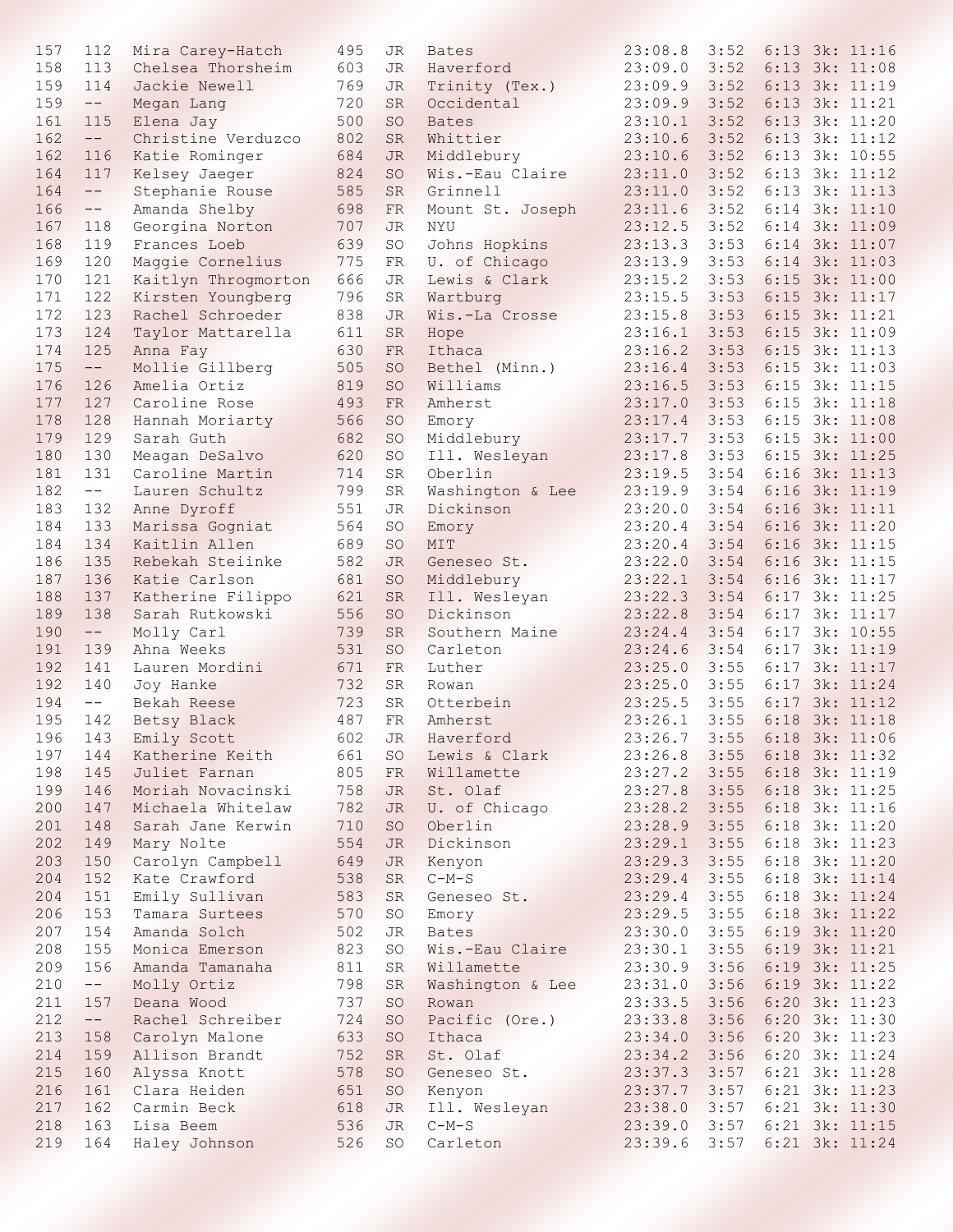| 220 | 165                 | Nicole Michmerhuizen | 517 | JR         | Calvin           | 23:41.2                     | 3:57 |      | $6:22$ 3k: 11:06   |
|-----|---------------------|----------------------|-----|------------|------------------|-----------------------------|------|------|--------------------|
| 221 | 166                 | Abby Gustafson       | 834 | SR         | Wis.-La Crosse   | 23:41.6                     | 3:57 |      | 6:22 3k: 11:28     |
| 222 | 167                 | Jessie Dean          | 764 | JR         | Trinity (Tex.)   | 23:41.8                     | 3:57 |      | 6:22 3k: 11:50     |
| 223 | 168                 | Sara Hess            | 600 | SR         | Haverford        | 23:42.3                     | 3:57 |      | 6:22 3k: 11:14     |
| 224 | $\qquad \qquad - -$ | Jordyn Naylon        | 547 | SR         | Cortland St.     | 23:43.4                     | 3:58 |      | 6:22 3k: 11:08     |
| 225 | 169                 | Megan Stats-Wagner   | 841 | <b>SR</b>  | Wis.-La Crosse   | 23:44.1                     | 3:58 |      | $6:22$ 3k: 11:26   |
| 226 | 170                 | Mary Aldridge        | 574 | JR         | Geneseo St.      | 23:45.1                     | 3:58 |      | 6:23 3k: 11:24     |
| 227 | 171                 | Lauren Mapes         | 792 | JR         | Wartburg         | 23:45.7                     | 3:58 | 6:23 | 3k: 11:33          |
| 228 | 172                 | Aileen Rivell        | 567 | FR         | Emory            | 23:46.1                     | 3:58 | 6:23 | 3k: 11:18          |
| 229 | 173                 | Rebecca Zych         | 842 | SO         | Wis.-La Crosse   | 23:49.9                     | 3:59 | 6:24 | 3k: 11:31          |
| 230 | 174                 | Alexis Sampson       | 624 | JR         | Ill. Wesleyan    | 23:50.5                     | 3:59 | 6:24 | 3k: 11:32          |
| 231 | 175                 | Meredith Bache-Wiig  | 586 | SR         | Gustavus Adolphu | 23:51.0                     | 3:59 | 6:24 | 3k: 11:28          |
| 232 | 176                 | Morgan McCardel      | 612 | SR         | Hope             | 23:51.4                     | 3:59 |      | 6:24 3k: 11:34     |
| 233 | 177                 | Taylor Bauer         | 843 | FR         | Wis.-Oshkosh     | 23:51.8                     | 3:59 |      | 6:24 3k: 11:33     |
| 234 | 178                 | Alexandra Taylor     | 696 | JR         | MIT              | 23:51.9                     | 3:59 |      | $6:24$ 3k: $10:52$ |
| 235 | 179                 | Nicola Hill          | 765 | SO         | Trinity (Tex.)   | 23:53.4                     | 3:59 |      | 6:25 3k: 11:50     |
| 236 | 180                 | Sarah Sisk           | 709 | FR         | NYU              | 23:54.5                     | 3:59 |      | 6:25 3k: 11:38     |
| 237 | 182                 | Nikki Rendler        | 828 | JR         | Wis.-Eau Claire  | 23:55.0                     | 4:00 |      | 6:25 3k: 11:21     |
| 237 | 181                 | Hannah Smith         | 568 | SO         | Emory            | 23:55.0                     | 4:00 | 6:25 | 3k: 11:22          |
| 239 | 183                 | Susan Heinselman     | 660 | SO         | Lewis & Clark    | 23:55.5                     | 4:00 | 6:25 | 3k: 11:37          |
| 240 | 184                 | Theresa Edwards      | 804 | <b>SR</b>  | Willamette       | 23:57.5                     | 4:00 |      | 6:26 3k: 11:25     |
| 241 | 185                 | Allie DeBaker        | 845 | JR         | Wis.-Oshkosh     | 23:58.1                     | 4:00 |      | 6:26 3k: 11:33     |
| 242 | 187                 | Danica Harrison      | 848 | FR         | Wis.-Oshkosh     | 23:58.2                     | 4:00 |      | 6:26 3k: 11:38     |
| 242 | 186                 | Calleson Edwards     | 563 | SR         | Emory            | 23:58.2                     | 4:00 |      | $6:26$ 3k: $11:17$ |
| 244 | 189                 | Amy Dao              | 490 | JR         | Amherst          | 23:58.7                     | 4:00 |      | 6:26 3k: 11:25     |
| 244 | 188                 | Lauren Stokke        | 675 | <b>SR</b>  | Luther           | 23:58.7                     | 4:00 | 6:26 | 3k: 11:33          |
| 246 | 190                 | Olivia Tarantino     | 494 | SO         | Amherst          | 24:00.8                     | 4:01 | 6:27 | 3k: 11:34          |
| 247 | 191                 | Aly Wisekal          | 532 | JR         | Carleton         | 24:01.5                     | 4:01 | 6:27 | 3k: 11:47          |
| 248 | 192                 | Ellen Smith          | 840 | FR         | Wis.-La Crosse   | 24:01.7                     | 4:01 | 6:27 | 3k: 11:38          |
| 249 | 193                 | Cassie Anderson      | 616 | <b>JR</b>  | Ill. Wesleyan    | 24:02.2                     | 4:01 | 6:27 | 3k: 11:33          |
| 250 | 195                 | Andi Gomoll          | 755 | <b>SR</b>  | St. Olaf         | 24:03.7                     | 4:01 | 6:28 | 3k: 11:25          |
| 250 | 194                 | Tory Bruch           | 648 | <b>JR</b>  | Kenyon           | 24:03.7                     | 4:01 | 6:28 | 3k: 11:27          |
| 252 | 196                 | Brianne Mirecki      | 818 | JR         | Williams         | 24:04.5                     | 4:01 | 6:28 | 3k: 10:46          |
| 253 | 197                 | Anastasia Diamond    | 629 | <b>SO</b>  | Ithaca           | 24:04.9                     | 4:01 | 6:28 | 3k: 11:36          |
| 254 | 198                 | Brigid Heenan        | 576 | <b>SR</b>  | Geneseo St.      | 24:11.2                     | 4:02 | 6:30 | 3k: 11:30          |
| 255 | 199                 | Annette Marinello    | 809 | SO         | Willamette       | 24:11.5                     | 4:02 |      | 6:30 3k: 11:32     |
| 256 | 200                 | Mackenzie Shelgren   | 557 | FR         | Dickinson        | 24:17.0                     | 4:03 |      | 6:31 3k: 11:20     |
| 257 | 201                 | Carly Graham         | 631 | SR         | Ithaca           | 24:19.2                     | 4:04 |      | 6:32 3k: 11:41     |
| 258 | 202                 | Jaime Lisack         | 632 | ${\rm FR}$ | Ithaca           | 24:20.0                     | 4:04 |      | 6:32 3k: 11:41     |
| 259 |                     | 203 Julia Stock      | 614 | FR         | Hope             | 24:21.6 4:04 6:32 3k: 11:32 |      |      |                    |
| 260 | 204                 | Lauren Shurson       | 594 | FR         | Gustavus Adolphu | 24:21.9                     | 4:04 |      | 6:32 3k: 11:54     |
| 261 | 205                 | Taylor Ostrander     | 810 | FR         | Willamette       | 24:22.0                     | 4:04 |      | 6:33 3k: 11:34     |
| 262 | 206                 | priscilla antuna     | 729 | JR         | Rowan            | 24:23.4                     | 4:04 |      | 6:33 3k: 11:43     |
| 263 | 207                 | Lyndsi Schwictenberg | 593 | <b>JR</b>  | Gustavus Adolphu | 24:23.6                     | 4:04 |      | 6:33 3k: 11:55     |
| 264 | 208                 | Emily Fagan          | 659 | JR         | Lewis & Clark    | 24:24.7                     | 4:05 |      | 6:33 3k: 11:24     |
| 265 | 209                 | Sonny Jenkins        | 849 | SO         | Wis.-Oshkosh     | 24:29.1                     | 4:05 |      | 6:34 3k: 11:43     |
| 266 | 210                 | Alyssa Binczyk       | 700 | SO         | NYU              | 24:30.1                     | 4:05 |      | 6:35 3k: 11:40     |
| 267 | 211                 | Gabrielle Prendegast | 735 | JR.        | Rowan            | 24:30.5                     | 4:05 |      | 6:35 3k: 11:41     |
| 268 | 212                 | Stevie Gildehaus     | 808 | JR         | Willamette       | 24:31.4                     | 4:06 |      | 6:35 3k: 11:40     |
| 269 | 213                 | Courtney Blinkhorn   | 549 | JR         | Dickinson        | 24:32.8                     | 4:06 |      | 6:35 3k: 11:44     |
| 270 | 214                 | Stephanie Crane      | 562 | SO         | Emory            | 24:34.0                     | 4:06 |      | 6:36 3k: 11:23     |
| 271 | 215                 | Kerry Strader        | 653 | JR         | Kenyon           | 24:34.6                     | 4:06 |      | 6:36 3k: 11:44     |
| 272 | 216                 | Onyinyechi Obelle    | 734 | FR         | Rowan            | 24:34.9                     | 4:06 |      | 6:36 3k: 11:46     |
| 273 | 217                 | Annie Klepper        | 670 | SR         | Luther           | 24:38.6                     | 4:07 |      | 6:37 3k: 11:41     |
| 274 | 218                 | Amanda Gaffney       | 705 | JR         | NYU              | 24:39.5                     | 4:07 |      | 6:37 3k: 11:48     |
| 275 | 219                 | Lizzie Halper        | 650 | <b>SO</b>  | Kenyon           | 24:59.2                     | 4:10 |      | 6:43 3k: 11:56     |
| 276 | 220                 | Kristin Stockheimer  | 851 | <b>SR</b>  | Wis.-Oshkosh     | 25:14.9                     | 4:13 |      | 6:47 3k: 12:01     |
| 277 | 221                 | Anne Martino         | 747 | SO         | St. Lawrence     | 27:05.4                     | 4:31 |      | 7:16 3k: 11:13     |
|     |                     |                      |     |            |                  |                             |      |      |                    |